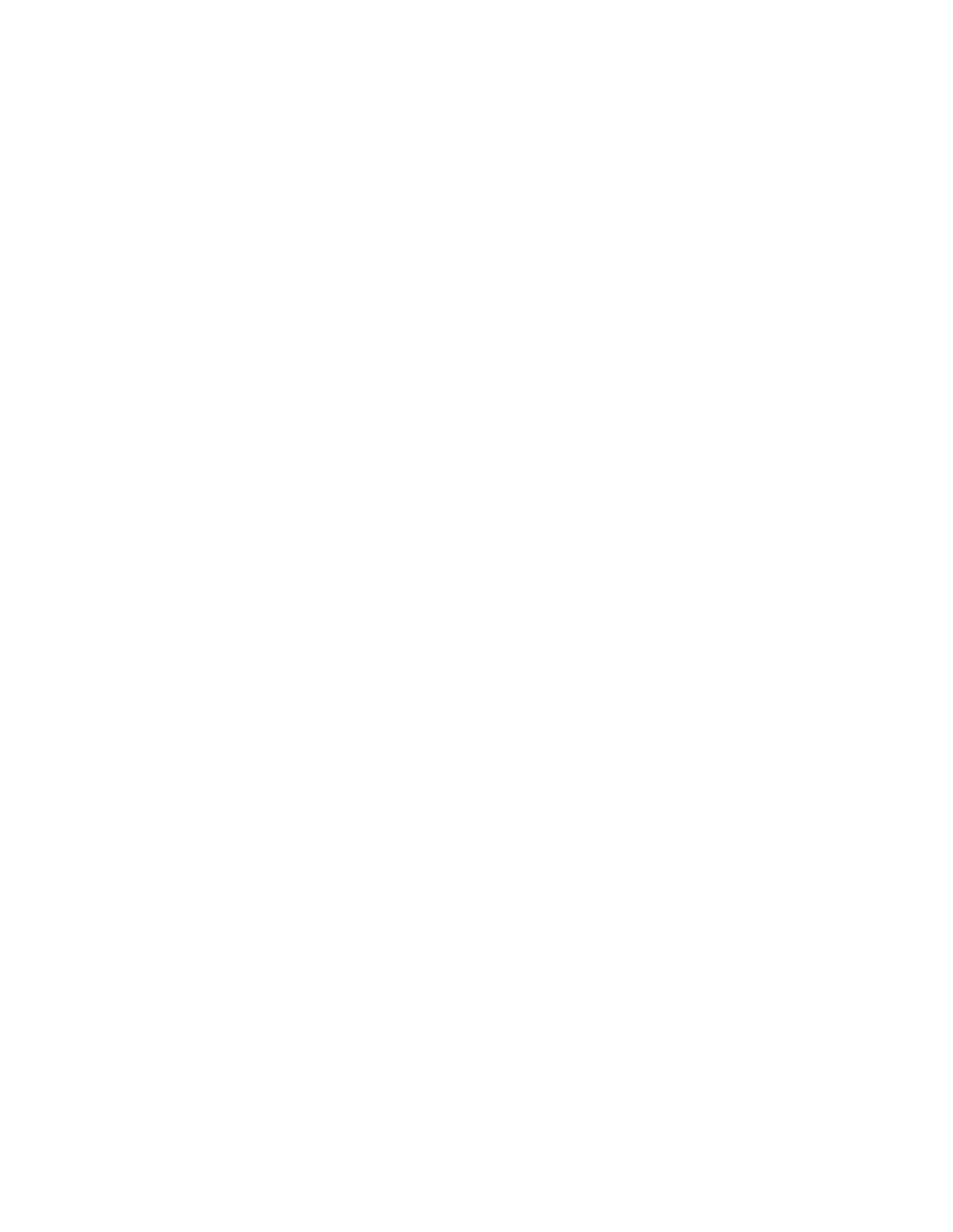#### **KITE**, **Justice.**

[¶1] Darin C. Barekman pleaded guilty to one count of possession with intent to deliver a controlled substance, marijuana, while reserving his right to appeal the denial of his motion to suppress evidence seized from his trash. In his motion, and on appeal, he claimed the search of his trash without a warrant violated his right to be free from unreasonable searches, as protected by the United States and Wyoming constitutions. We hold the search did not violate Mr. Barekman's constitutional rights and affirm the denial of his suppression motion.

#### **ISSUE**

[¶2] The issue for our determination is whether the search of Mr. Barekman's trash violated his right to be free from unreasonable searches guaranteed by the Fourth Amendment to the United States Constitution or Art. 1, § 4 of the Wyoming Constitution.

## **FACTS**

[¶3] On May 24, 2007, Eric Ford, a Carbon County Sheriff's Deputy assigned to the Wyoming Division of Criminal Investigation as a Special Agent, met with an individual who was in custody in Rawlins awaiting trial on drug charges. The individual informed Special Agent Ford that on approximately 7 to 10 occasions from June of 2006 to February of 2007, he had purchased marijuana in one ounce to one-quarter pound quantities from Mr. Barekman at his residence in Rawlins. The informant stated that Mr. Barekman had possessed up to 10 pounds of marijuana at a time and sold it to numerous people, sometimes making sales every 15 minutes. He said that Mr. Barekman worked for Shepard Construction during the day and sold marijuana in the evenings. According to the informant, Mr. Barekman drove his Shepard Construction work truck to Colorado about twice per month, usually on Friday, to pick up the marijuana and bring it back to his residence. He informed Special Agent Ford that Mr. Barekman kept the marijuana in a clear Tupperware container behind a couch in his living room and had a blue glass pipe that he used to smoke the marijuana.

[¶4] The same day, after the interview with the informant, Special Agents Ford and Nicholas Bisceglia went to Mr. Barekman's address, located some trash cans in front of the residence and removed a trash bag. Inside, they found mail addressed to Mr. Barekman, a paper plate with what appeared to be marijuana cigarette butts on it, and packing material with what appeared to be marijuana residue and pieces inside. Special Agent Ford recognized the packing material as consistent with the type used for concealing and transporting marijuana. The agents performed field tests on the materials, the results of which were presumptively positive for marijuana.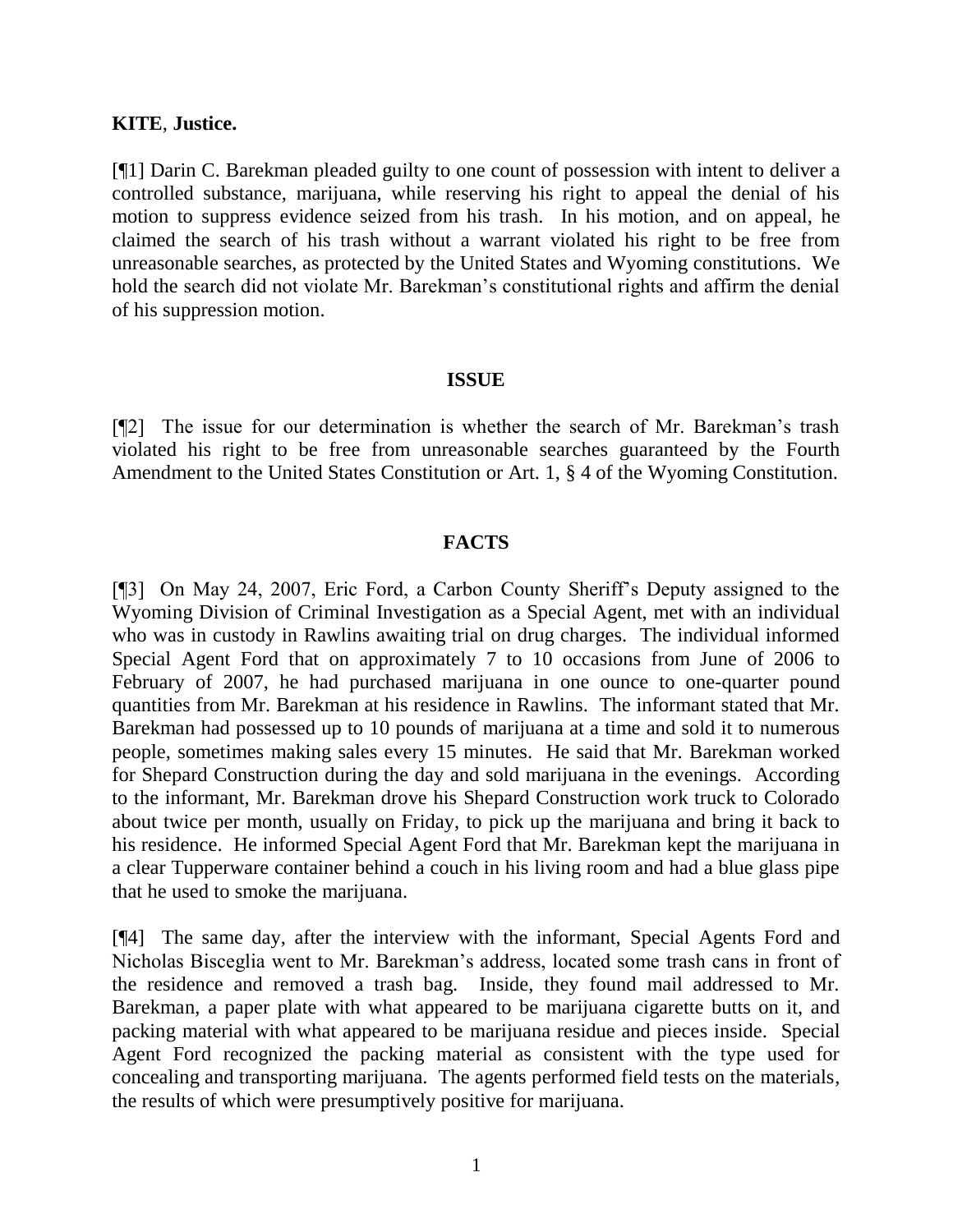[¶5] Later, the agents conducted surveillance at Mr. Barekman's residence. They observed a pickup truck matching the description provided by the informant pull into the driveway. They also observed an individual whom they identified by photo verification as Mr. Barekman get out of the pickup truck and enter the residence.

[¶6] On the basis of the information received from the informant and the evidence found in the trash can, Special Agent Ford obtained a warrant to search Mr. Barekman's residence. He executed the warrant on June 4, 2007, and found three to four ounces of marijuana, misdemeanor amounts of LSD, psilocybin mushrooms and cocaine, as well as packaging materials, scales and other drug paraphernalia.

[¶7] The State charged Mr. Barekman with two felony counts, possession of marijuana with intent to deliver and possession of marijuana, and three misdemeanor counts for possession of cocaine, psilocybin mushrooms and LSD. Prior to trial, Mr. Barekman filed a motion to suppress the evidence seized from the trash can outside his residence. The district court held a hearing on the motion and, after taking the matter under advisement, issued a decision letter and order denying the motion. Mr. Barekman and the State subsequently reached a plea agreement in which Mr. Barekman agreed to enter a conditional plea of guilty to one count of possession with intent to deliver marijuana and the State agreed to dismiss the remaining counts and recommend a sentence of three to five years in prison. After a sentencing hearing, the district court entered judgment against Mr. Barekman and sentenced him in accordance with the plea agreement with credit for 333 days served.

## **STANDARD OF REVIEW**

[¶8] Our review of alleged error in the denial of a motion to suppress is governed by the following standards:

> Rulings on the admissibility of evidence are within the sound discretion of the trial court. We will not disturb such rulings absent a clear abuse of discretion. An abuse of discretion occurs when it is shown the trial court reasonably could not have concluded as it did. Factual findings made by a trial court considering a motion to suppress will not be disturbed unless the findings are clearly erroneous. Because the trial court has the opportunity to hear the evidence, assess witness credibility, and draw the necessary inferences, deductions, and conclusions, we view the evidence in the light most favorable to the trial court's determination. Whether an unreasonable search or seizure occurred in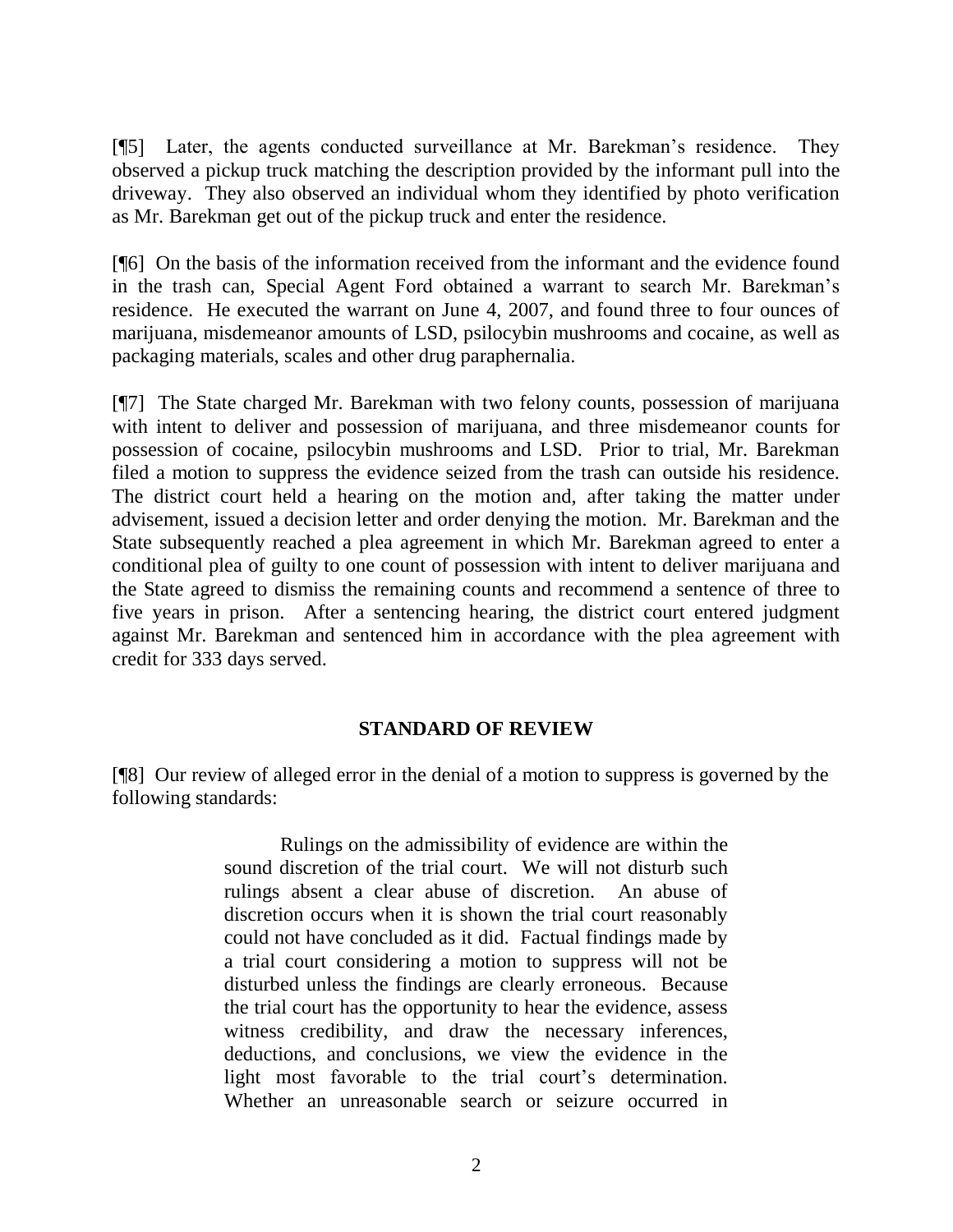violation of constitutional rights presents a question of law and is reviewed de novo.

*Negrette v. State*, 2007 WY 88, ¶ 11, 158 P.3d 679, 682 (Wyo. 2007).

# **DISCUSSION**

# *1. Fourth Amendment*

[¶9] Mr. Barekman claims the trash search violated the Fourth Amendment to the United States Constitution. In concluding otherwise and denying the suppression motion, the district court relied on *California v. Greenwood*, 486 U.S. 35, 108 S.Ct. 1625, 100 L.Ed.2d 30 (1988). Mr. Barekman asserts that *Greenwood* is factually distinguishable from this case and does not support the ruling.

[¶10] In *Greenwood*, a police investigator received information from an informant that Mr. Greenwood was involved in drug trafficking at his Laguna Beach residence. After conducting surveillance at the residence, observing vehicles stopping briefly during late night and early morning hours and following one of them to another residence that had been investigated for drug trafficking, the investigator asked the trash collector to pick up the trash bags left in front of the Greenwood residence and give them to her. She examined the contents of the bags without obtaining a search warrant and found evidence of drug use. She obtained a warrant to search the residence based upon an affidavit describing the items found in the trash bag. The search resulted in Mr. Greenwood's arrest on felony drug charges.

[¶11] After Mr. Greenwood posted bail, another investigator obtained more of his trash bags from the trash collector, examined the contents and found more evidence of drug use. He obtained a search warrant and arrested Mr. Greenwood again on the basis of evidence seized in the search.

[¶12] The California superior court dismissed the charges, ruling in accordance with California precedent that the search of Mr. Greenwood's trash bags without a warrant violated the Fourth Amendment and the California Constitution and, without the evidence found in the search, investigators did not have probable cause to obtain a search warrant. The state court of appeals affirmed, the California Supreme Court denied a petition for review and the United States Supreme Court granted *certiorari* and reversed.

[¶13] In holding that the search did not violate the Fourth Amendment, the United States Supreme Court said: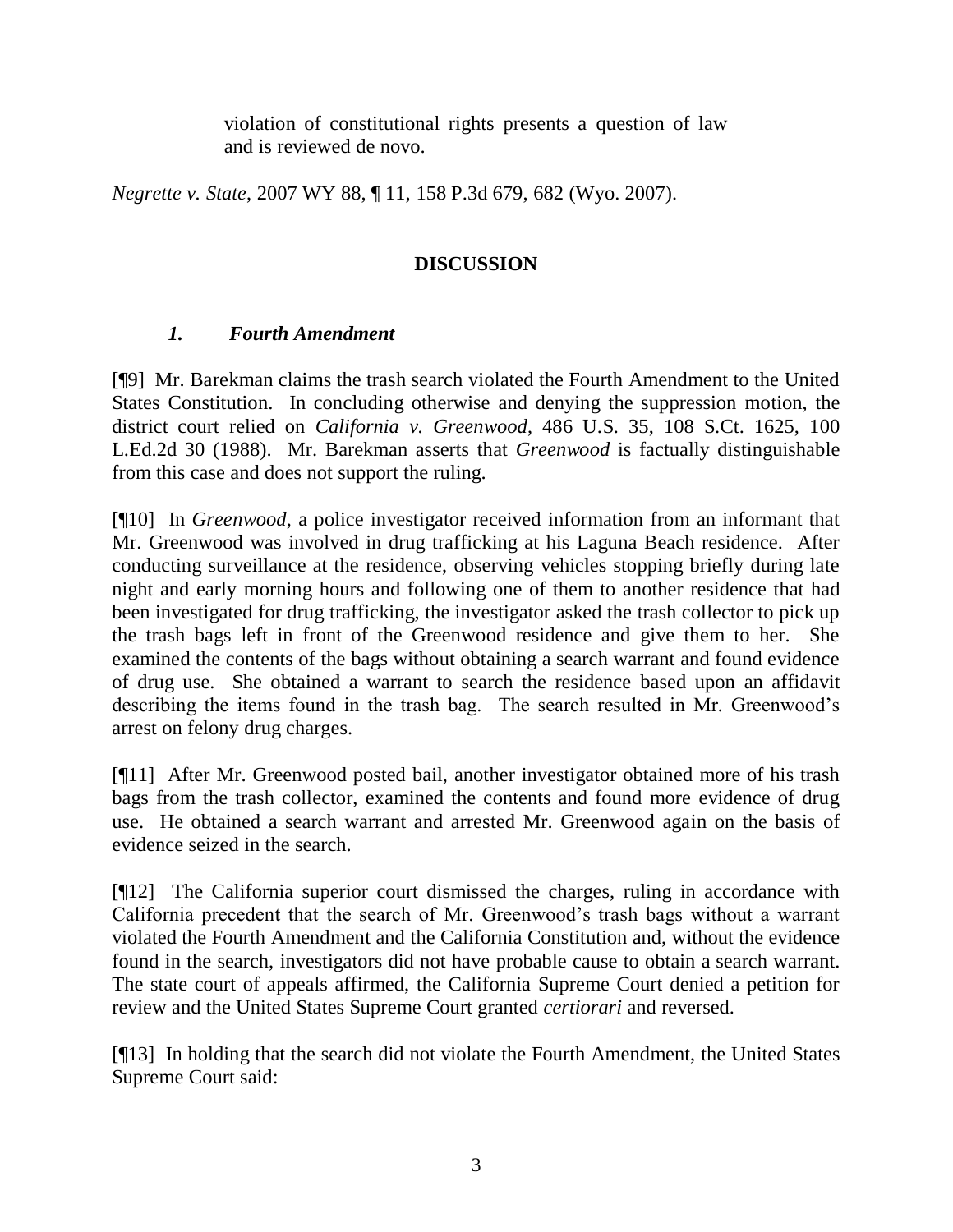The warrantless search and seizure of the garbage bags left at the curb outside the Greenwood house would violate the Fourth Amendment only if respondents manifested a subjective expectation of privacy in their garbage that society accepts as objectively reasonable.

. . . .

Here, we conclude that respondents exposed their garbage to the public sufficiently to defeat their claim to Fourth Amendment protection. It is common knowledge that plastic garbage bags left on or at the side of a public street are readily accessible to animals, children, scavengers, snoops, and other members of the public. Moreover, respondents placed their refuse at the curb for the express purpose of conveying it to a third party, the trash collector, who might himself have sorted through respondents' trash or permitted others, such as the police, to do so. Accordingly, having deposited their garbage "in an area particularly suited for public inspection and, in a manner of speaking, public consumption, for the express purpose of having strangers take it," respondents could have had no reasonable expectation of privacy in the inculpatory items that they discarded.

*Greenwood*, 486 U.S. at 40-41 (citations and footnotes omitted).

[¶14] Mr. Barekman contends that his case is distinguishable from *Greenwood* because the trash law enforcement removed from outside his residence and later searched was located on private property. The evidence was undisputed that the trailer park in which Mr. Barekman lived was privately owned by an out-of-state resident who contracted with a private individual in Rawlins for trash collection and removal to the city landfill. The contractor provided the barrels in which residents placed their trash and required them to place it in bags before putting it in the collection barrels. Special Agent Ford testified that the barrels were located on the curb approximately 25 to 30 feet from Mr. Barekman's residence. Mr. Barekman contends that these facts, along with a city ordinance prohibiting the separation, collection or removal of trash from the landfill without city permission, gave him a subjective expectation of privacy in his garbage that society would accept as objectively reasonable; therefore, the search violated the Fourth Amendment.

[¶15] The State contends the factual differences Mr. Barekman relies on are insignificant and that *Greenwood* compels the conclusion that the search in this case did not violate the Fourth Amendment. The State asserts, whether private or not, the street where Mr.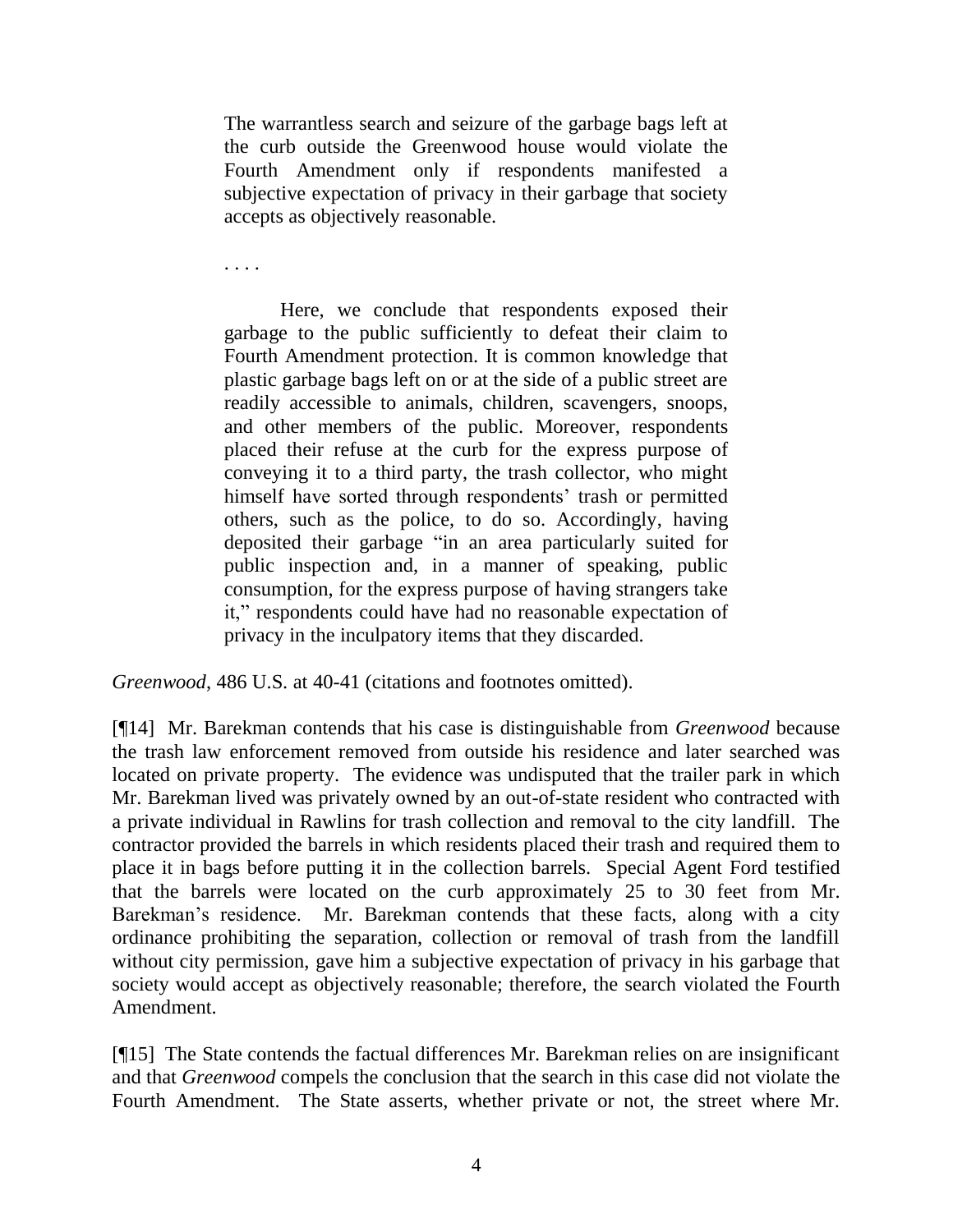Barekman placed his trash was open to the public and he placed the trash there for removal by a third party. The State argues he could not have had an objectively reasonable expectation of privacy under these circumstances.

[¶16] In *Greenwood*, the Court reaffirmed the principle established in earlier cases that what a person knowingly exposes to the public, even in his own home or office, is not protected by the Fourth Amendment. *Id*. at 41. The Court reiterated that a person has no legitimate expectation of privacy in information that he voluntarily turns over to third parties and society would not accept as reasonable a claim to such an expectation in trash left for collection in an area accessible to the public. *Id*. 41-42. Applying these principles, we conclude the facts Mr. Barekman relies upon are not sufficient to give rise under the Fourth Amendment to a claim of privacy that society would accept as reasonable. As in *Greenwood*, Mr. Barekman exposed his garbage to the public sufficiently to defeat his claim to Fourth Amendment protection. He placed it at the curb away from his residence, where others could access it, for the express purpose of conveying it to and having it removed by a third party. Having deposited his garbage in an area exposed to the public for the purpose of having a third party take it away, Mr. Barekman could have had no reasonable expectation of privacy in the items he discarded.

[¶17] Mr. Barekman asserts that the fact that the agents removed his trash from a privately-owned trailer court and that he placed it curbside for collection by a specific individual rather than an unknown person gave rise to a reasonable expectation of privacy. In *United States v. Long*, 176 F.3d 1304 (10<sup>th</sup> Cir. 1999), the court considered similar facts and concluded they did not create an expectation of privacy protected by the Fourth Amendment. There, the defendant made special arrangements with a trash collector for removal of his trash from where he left it on top of a trailer parked on his property near the alley. Law enforcement stepped onto the defendant's property, removed the bags, searched them and found evidence of drug activity. The Court held that neither the special arrangement for trash removal nor the fact that police, rather than the trash collector, removed the bags gave rise to an expectation of privacy protected by the Fourth Amendment. Upon placing the bags in a location where they were readily visible and accessible from a public thoroughfare and exposed not just to the trash collector but to anyone, including the police, coming down the alley, the defendant had no expectation of privacy. *Id.* at 1308-1309. Similarly, neither the fact that a specific individual collected Mr. Barekman's trash nor the fact that the agents themselves removed the bags from the barrel gave Mr. Barekman an expectation of privacy. The seizure and search did not violate the Fourth Amendment.

## *2. Article 1, § 4 of the Wyoming Constitution*

[¶18] Mr. Barekman also asserts the seizure and search of his trash bags violated Article 1, § 4 of the Wyoming Constitution. Relying on cases from other states, he asks this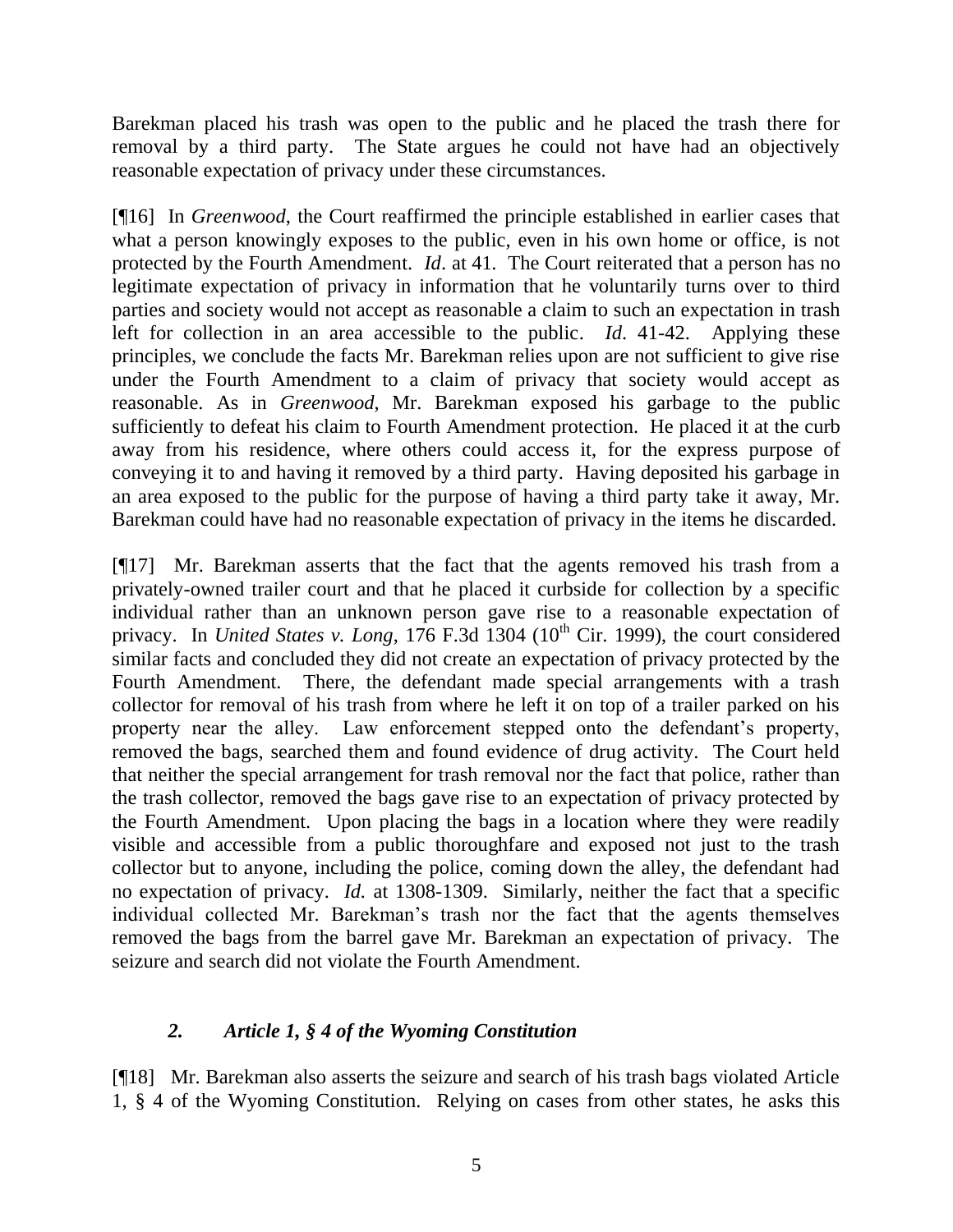Court to find that the state constitution provides Wyoming citizens greater protection from searches and seizures of trash than the United States Constitution provides. He acknowledges this Court's holding in *Croker v. State*, 477 P.2d 122 (Wyo. 1970), that Mr. Croker did not have a reasonable expectation of privacy to the contents of his trash once he placed it in garbage cans for purposes of removal. Mr. Barekman argues, however, that in *Croker* the Court did not conduct the analysis required for deciding the issue under the state constitution.

[¶19] In *Croker,* police officers asked the individuals responsible for collecting trash in Mr. Croker's neighborhood to turn his trash over to them after collecting it from cans located near the alley gate inside his backyard. The officers examined the contents and found marijuana. They then obtained a search warrant on the basis of an affidavit describing the items found in the trash. Mr. Croker claimed that he had a reasonable expectation of privacy in the trash protected by the federal and state constitutions.

[¶20] This Court held that the trash search did not violate the Fourth Amendment or Article 1, § 4. It reasoned that once Mr. Croker put his trash in the cans for purposes of removal "he impliedly consented to entry upon his premises by the garbage collectors in the regular performance of their duties and to the removal of the garbage by them to the alley, which was open to the public. At that time, the officers or anyone else, if the garbage collectors did not object, were free to examine the contents of the collectors' barrel." *Croker*, 477 P.2d at 125.

[¶21] Mr. Barekman is correct that this Court's decision in *Croker* did not independently analyze the state constitutional claim. *Croker* was decided nearly 40 years ago, before this Court began applying the *Gunwall* factors for determining state constitutional claims. *Saldana v. State*, 846 P.2d 604, 622 (Wyo. 1993) (Golden, J., concurring). Mr. Barekman asks us to consider his claim in accordance with current Wyoming law. Citing at length from *State v. Hempele*, 576 A.2d 793 (N.J. 1990) and *State v. Morris*, 680 A.2d 90 (Vt. 1996), he urges this Court to hold that the Wyoming Constitution does not allow law enforcement to rummage through citizens' trash without a warrant.

[¶22] Under the Tenth Amendment to the United States Constitution, the freedom of the state to provide greater expectations of privacy for its citizens than those provided under the federal constitution is guaranteed if, in either its legislative or judicial discretion, it deems it necessary or appropriate to do so. *Saldana*, 846 P.2d at 612. Acknowledging that five of the factors this Court considers in deciding whether the state constitution provides greater protection are of little assistance in determining the scope of Article 1, § 4, Mr. Barekman focuses on the sixth factor: matters of particular state or local concern.<sup>1</sup>

 $\overline{a}$ 

<sup>&</sup>lt;sup>1</sup> The factors previously identified by this Court are: 1) the textual language of the Wyoming Constitutional provision; 2) the differences in the texts; 3) constitutional history; 4) preexisting state law;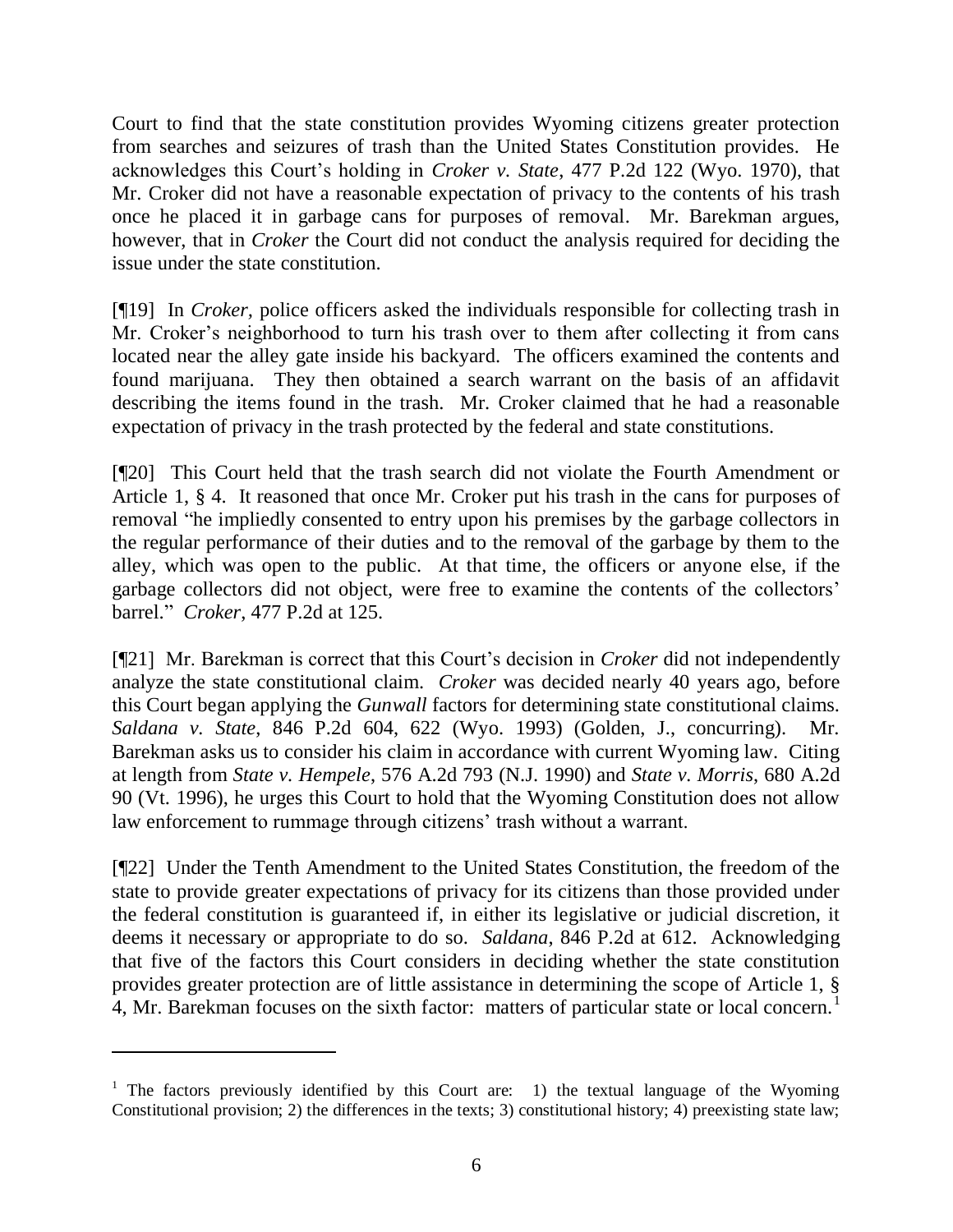He argues it is of great concern to the citizens of Wyoming that the personal items they place in their trash not be subjected to government search without a warrant.

[¶23] Under Wyoming law, a person alleging an illegal search must demonstrate a legitimate expectation of privacy in the searched property. *Putnam v. State,* 995 P.2d 632, 636 (Wyo. 2000). In order to demonstrate a legitimate expectation of privacy a defendant must show "both an actual subjective expectation of privacy and a reasonable expectation of privacy that society is prepared to recognize." *Id*. The factors we consider in making this determination include: (1) the precautions the defendant took to maintain privacy; (2) the likely intent of the drafters of the Wyoming Constitution; (3) the property rights the defendant possessed in the invaded area; and (4) the legitimacy of the defendant's possession of the property which was searched or seized. *Dettloff v. State*, 2007 WY 29, ¶ 14, 152 P.3d 376, 381 (Wyo. 2007).

[¶24] There is no dispute that the trash contained in the bag the agents seized came from Mr. Barekman's residence. There also is no dispute that when the agents retrieved the bag it was inside a barrel belonging to someone else who placed it next to the curb on a public thoroughfare for residents of the trailer park to leave their trash. Mr. Barekman placed the trash in the barrel for it to be taken away and deposited in the city landfill. Other than placing his trash in a bag as the collector required, Mr. Barekman took no precautions to keep his trash private. Under these circumstances, it is difficult for us to conclude that he had either an actual subjective expectation of privacy or a reasonable expectation of privacy that society is prepared to recognize. While he certainly had an expectation of privacy in his trash when it was inside his property, out of public view, we are not persuaded that expectation was reasonable once he placed it out on the curb for pickup. A majority of state courts have reached this conclusion under their own constitutions.<sup>2</sup>

[¶25] Mr. Barekman urges this Court to adopt the minority view that a reasonable expectation of privacy does exist under circumstances like those presented here. In *Hempele*, after concluding the trash search at issue did not violate the federal constitution, the court considered the question of whether it violated the New Jersey

 $\overline{a}$ 5) structural differences; and 6) matters of particular state or local concern. *Fertig v. State*, 2006 WY 148, ¶ 15, 146 P.3d 492, 496 (Wyo. 2006).

<sup>2</sup> *Smith v. State*, 510 P.2d 793 (Alaska 1973); *Rikard v. State*, 123 S.W.3d 114 (Ark. 2003); *People v. Ayala*, 1 P.3d 3 (Cal. 2000); *People v. Hillman*, 834 P.2d 1271 (Colo. 1992); *State v. DeFusco*, 620 A.2d 746 (Conn. 1993); *State v. Donato*, 20 P.3d 5 (Idaho 2001); *Litchfield v. State*, 824 N.E.2d 356 (Ind. 2005); *State v. Henderson*, 435 N.W.2d 394 (Iowa 1988); *State v. Alexander*, 981 P.2d 761 (Kan. 1999); *State v. 1993 Chevrolet Pickup*, 116 P.3d 800 (Mont. 2005); *State v. Washington*, 518 P.2d 14 (N.C. App.Ct. 1999); *State v. Schmalz*, 744 N.W.2d 734 (N.D. 2008); *State v. Payne*, 662 N.E.2d 60 (Ohio App.Ct. 1995); *State v. Stevens*, 734 N.W.2d 344 (S.D. 2007); *State v. Jackson*, 937 P.2d 544 (Utah 1997); *State v. Stevens*, 367 N.W.2d 788 (Wis. 1985).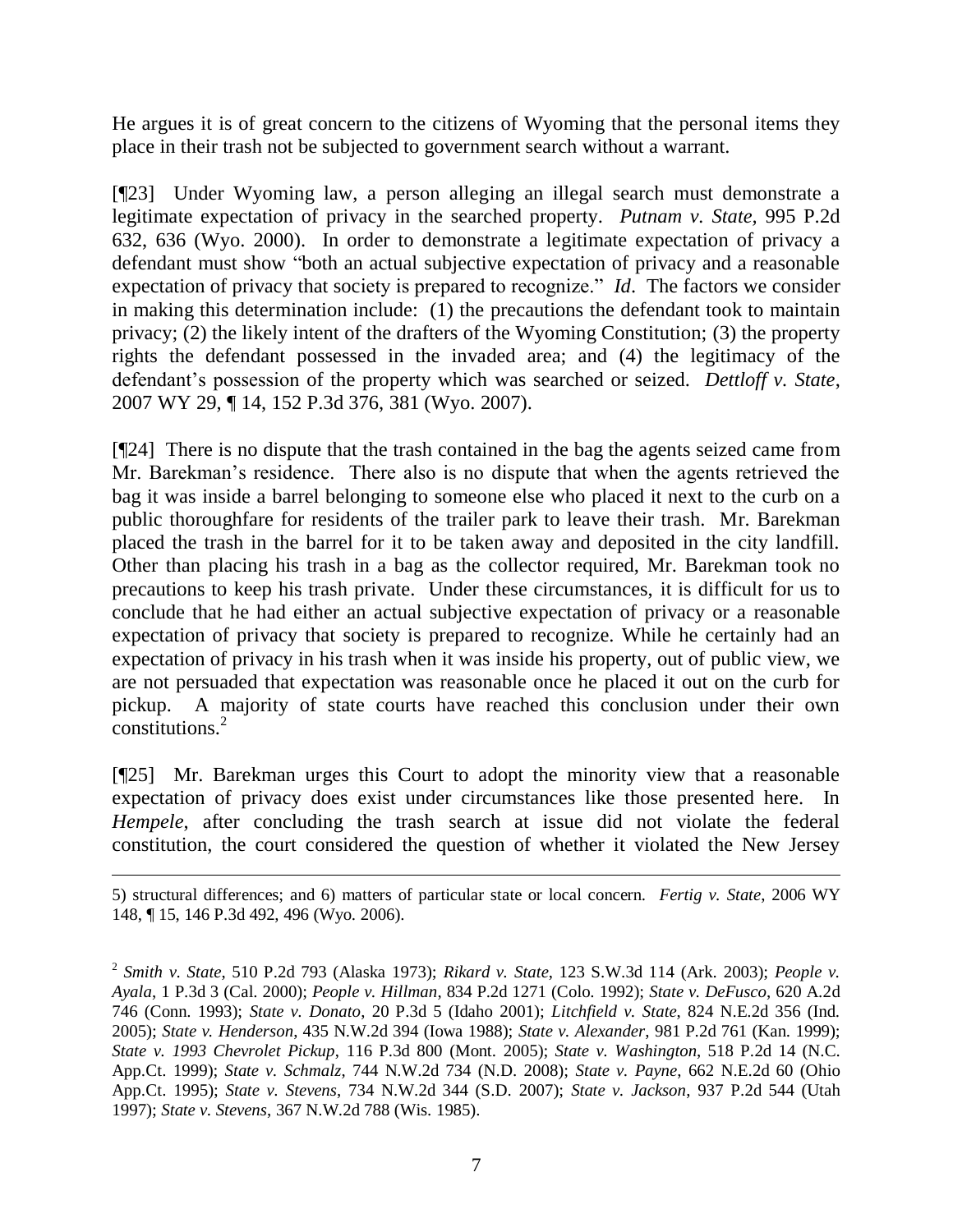Constitution. The court applied a different test under the state constitution than the United States Supreme Court applied under the federal constitution in *Greenwood*. The New Jersey Court found that "the manifestation of a subjective privacy expectation should not be a separate requirement for protection" under the state constitution; rather, "the New Jersey Constitution requires only that an expectation of privacy be reasonable." *Hempele*, 576 A.2d at 802.

[¶26] From that starting point, the Court then considered the reasonableness of an expectation of privacy in garbage left curbside for collection:

> [W]e start from the premise that "expectations of privacy are established by general social norms." The "ultimate question" is whether, if garbage searches are "permitted to go unregulated by constitutional restraints, the amount of privacy and freedom remaining to citizens would be diminished to a compass inconsistent with the aims of a free and open society." With that question in mind, we first examine whether it is reasonable for a person to *want* to keep the contents of his or her garbage private.

*Id*. (citations omitted).

[¶27] The court considered the variety of private information discoverable from one's trash, such as financial and professional status, political affiliations and inclinations, health and medical conditions, personal relationships, eating habits, reading preferences and private thoughts, and held that "it is reasonable for a person to prefer that his or her garbage remain private." *Id*. at 803. The court concluded that the New Jersey search and seizure provision, like the Fourth Amendment, "provides protection to the owner of every container that conceals its contents from plain view." "Because ordinary opaque garbage bags conceal their contents from plain view," the court stated, "the presumption is that an expectation of privacy in the contents is reasonable." *Id*. at 804.

[¶28] Analogizing trash to mail left for pickup by a mail carrier, the court rejected the State's contention that trash should be excluded from the opaque container rule because it is left in locations vulnerable to outsiders' inspection for the specific purpose of being taken by a third party. The court also rejected the State's argument that police should not be required to avert their eyes from evidence left in plain view of the public. "By enclosing their trash in opaque bags," the court stated, "people can maintain the privacy of their garbage even though they may place them in an area accessible to the public." *Id.* at 807. Finally, the court rejected the State's arguments that garbage is not constitutionally protected because it is pervasively regulated or because it is abandoned. The court concluded the existence of ordinances prohibiting scavenging likely increases people's expectation that garbage set out for collection will remain private. Likewise, the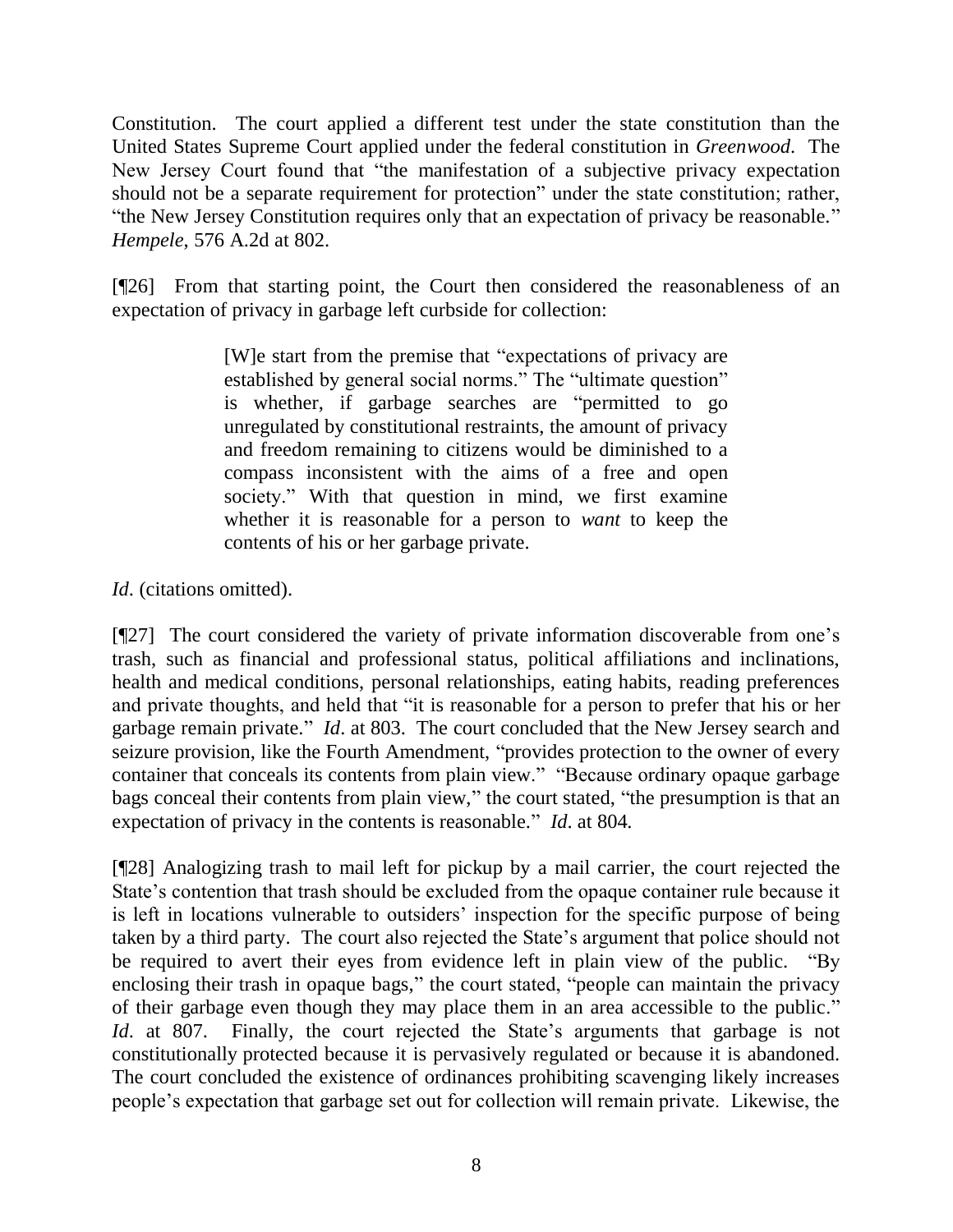court concluded that the abandonment of an item by throwing it away may be an effort to maintain privacy, not to relinquish it. On the basis of this reasoning, the court held: "A person has as much right to privacy in items concealed in a garbage bag as in items concealed in other opaque containers. Defendants had a reasonable expectation of privacy in the contents of their trash bags and can claim the protection of article I, paragraph 7" of the New Jersey Constitution. *Id.* at 810.

[¶29] In *Morris*, 680 A.2d at 92-93, the Vermont case upon which Mr. Barekman relies, the court also held the state constitution's search and seizure provision provided greater protection from warrantless trash searches than the federal constitution. "Given the intimate details of people's lives that may be revealed by searching through their refuse, we conclude that persons have a reasonable interest in keeping private the contents of their sealed trash containers" which "is not lost merely because people follow the customary practice of depositing their garbage in closed containers at curbside for collection and disposal." *Id*. at 94-95. In reaching this result, the Vermont court followed much the same analysis as the New Jersey court conducted in *Hempele*.

[¶30] *Hempele* and *Morris* are factually indistinguishable from Mr. Barekman's case. In all three cases, an informant told police the defendant was involved in drug trafficking. On the basis of that information, police went to the defendants' residence and seized trash bags placed for pickup in containers outside. Search of the bags revealed evidence of illegal drugs. Based on the informants' statements and the evidence seized from the trash bags, police obtained search warrants. Given these factual similarities, we could join the states that have held trash searches by law enforcement without a warrant violated their state constitutional provisions. *See also, State v. Tanaka*, 701 P.2d 1274 (Haw. 1985); *State v. Goss*, 834 A.2d 316 (N.H. 2003); *State v. Granville*, 142 P.3d 933 (N.M. App.Ct. 2006); *State v. Boland*, 800 P.2d 1112 (Wash. 1990).

[¶31] However, having fully considered the courts' reasoning for finding greater protection under their state constitutions, we decline to recognize in this instance any increased protection under Article 1, § 4 of the Wyoming Constitution. We conclude instead that once Mr. Barekman placed his trash in the barrel at the curb on the public roadway for someone else to take it away, he evidenced the intent to relinquish any expectation of privacy he had in the contents. Additionally, even assuming it were possible to find a subjective expectation of privacy once Mr. Barekman placed his trash at the curb for removal, we conclude society would be unwilling to recognize that expectation as objectively reasonable. As the Montana Supreme Court stated:

> While garbage bags oftentimes remain intact until their contents are collected by a designated hauler, it is also common to see homeless people, stray pets and wildlife, curious children, and scavengers rummaging through trash set out for collection, in hope of finding food, salvageable scrap,